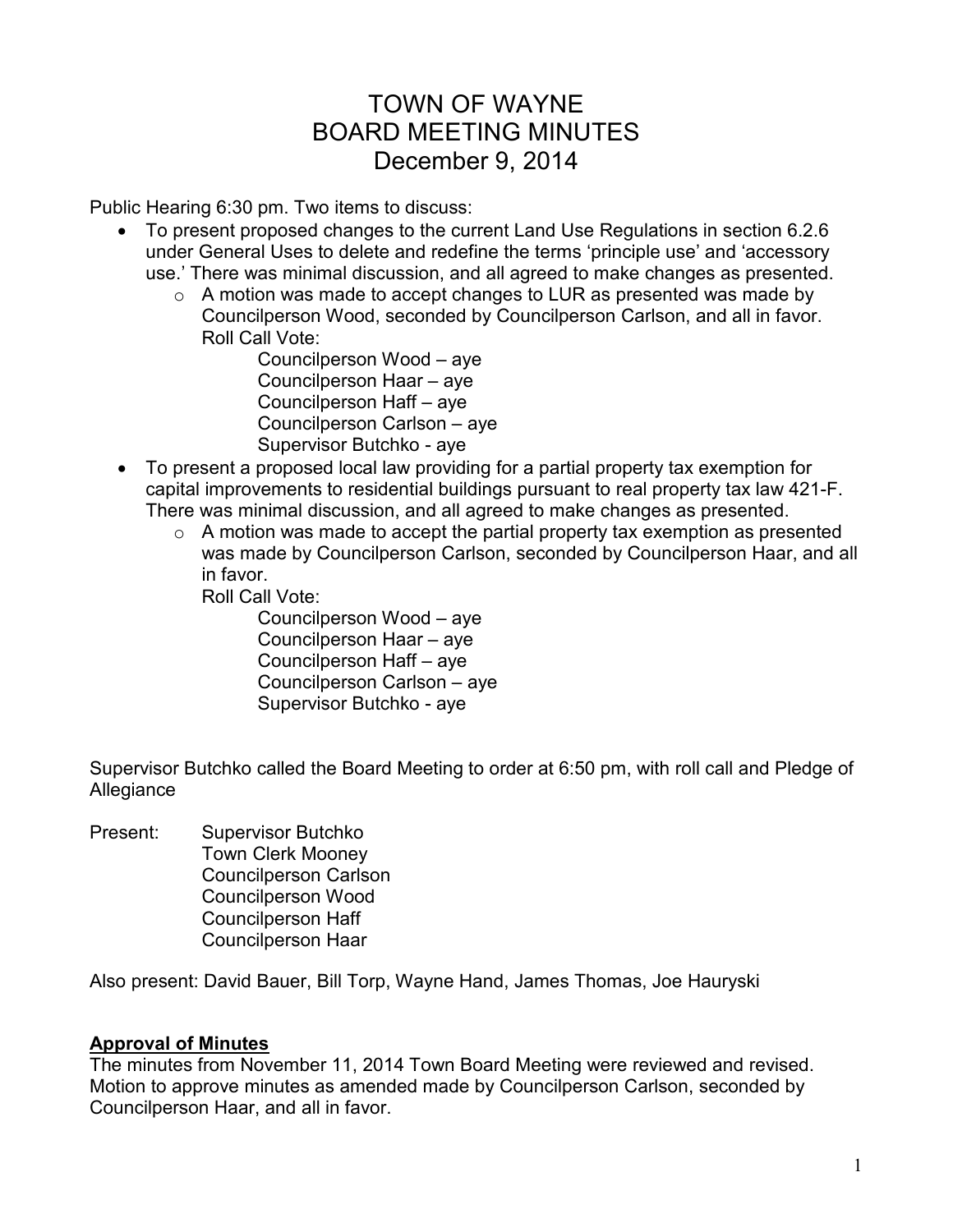## **County Update** – Joe Hauryski

Highway – All the County road work planned was completed on time. They did a nice job on County Routes 230 and part of 87.

The Health Care Facility is now in private hands, and the sale of it led to a tax decrease this year. The Health Care Review Committee is looking at two Requests for Proposals for 2 facilities for a drug and rehab program. The Bath facility will be maintained as is.

Property 2% Tax Cap – The majority of the towns and municipalities are going to allow the county to administrate them, as an umbrella plan.

Share Services – The request to use shared services for office supplies and highway supplies. Councilperson Carlson stated that we like to support the local community for the office supplies. Highway Superintendent Bauer encouraged working with Jim Gleason of the County Purchasing Department to get competitive pricing on expensive highway items.

# **Supervisors Report**

Supervisor's report and fund transfers were presented and discussed. There was extensive discussion of the year end reserves, proposed reserves, bank accounts, and budget modifications. See attached worksheets and explanations.

Councilperson Carlson made a motion, seconded by Councilperson Wood, to adopt the proposals as presented and to give Supervisor Butchko the authorization to pay both A and DA 2014 expenses on Abstract 13. All in favor.

Roll Call Vote:

Councilperson Wood – aye Councilperson Haar – aye Councilperson Haff – aye Councilperson Carlson – aye Supervisor Butchko – aye

Councilperson Wood made a motion, seconded by Councilperson Carlson, to modify the 2014 budget to move \$35,000 to account DA5130.2 and all in favor.

Roll Call Vote:

Councilperson Wood – aye Councilperson Haar – aye Councilperson Haff – aye Councilperson Carlson – aye Supervisor Butchko – aye

Councilperson Haar made a motion, seconded by Councilperson Haff, to approve the supervisors report and fund transfers. All in favor.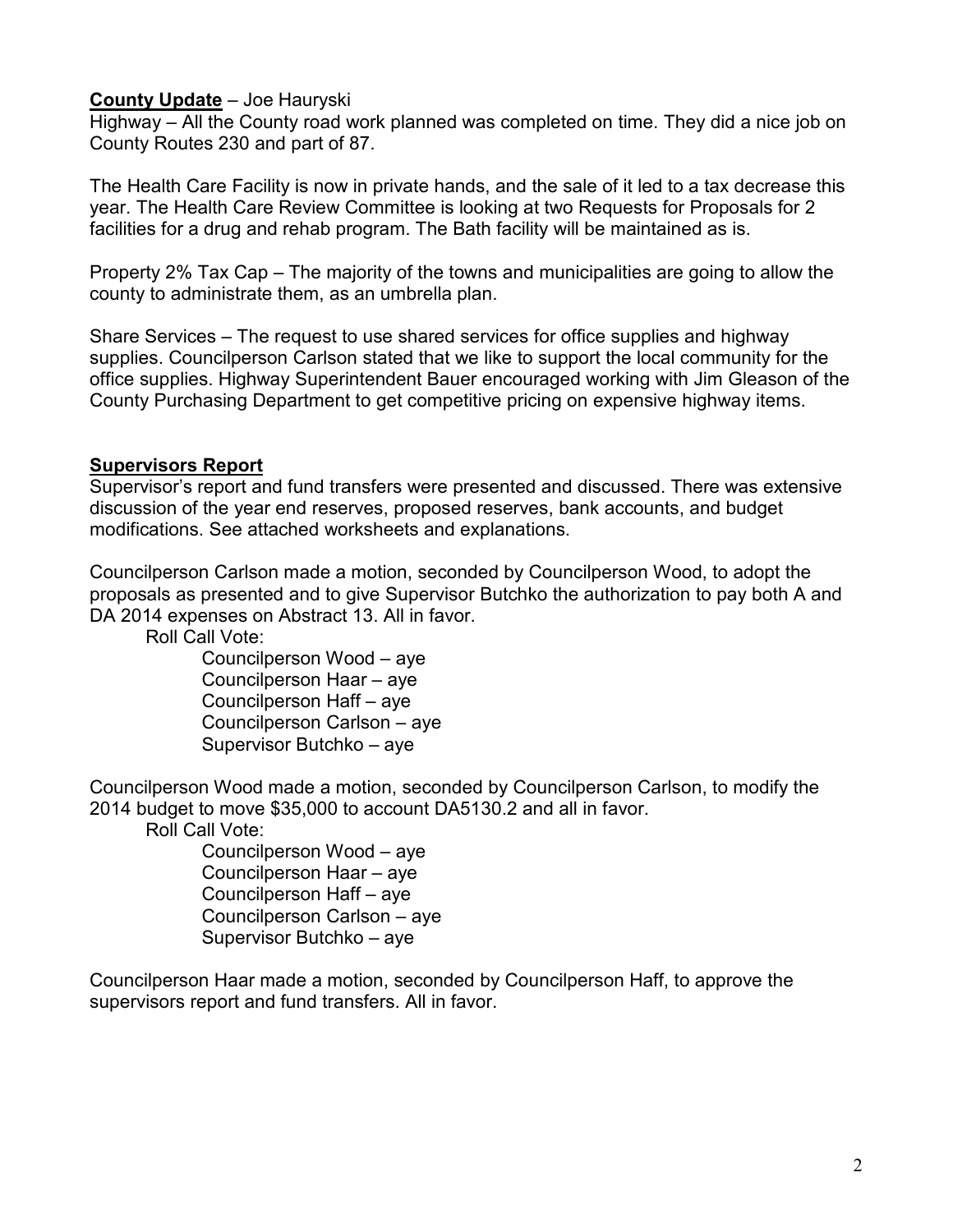# **Clerks Report**

The clerks report was presented.

Vouchers were presented and discussed. There was a discussion and agreement to limit the pre-pays, and to pay non-essential bills/vouchers on the standard monthly accounting schedule. There was discussion to increase Petty Cash to \$100 at the New Year Organizational Meeting. A motion to approve vouchers as presented was made by Councilperson Haar, seconded by Councilperson Haff, and all in favor.

## **Legal**

There was discussion of hiring Leslie Mauro of Harter, Secrest, & Emery, LLP to function as an 'as needed' municipal attorney and to retain her services to review the current LUR. Councilperson Carlson stated he is a strong supporter of moving forward with this review of the LUR. The attorney can only 'recommend changes' in the legal wording of the document. Supervisor Butchko will meet with attorney December 22.

Councilperson Carlson made a motion, seconded by Councilperson Wood, to accept municipal law assistance from Harter, Secrest, & Emery law firm, and to approve a \$6000 retainer for LUR and as needed legal services. All in favor.

Roll Call Vote:

Councilperson Wood – aye Councilperson Haar – aye Councilperson Haff – aye Councilperson Carlson – aye Supervisor Butchko – aye

There was discussion about reviewing the Time Warner contract with the attorney's to explore cable/phone/TV/internet options with other companies.

## **Justice Report**

Report was reviewed. No discussion.

Justice appointee Gary Prawel is in training all week. Acting Justice Wolverton will transition with Justice appointee Prawel.

The Board will request Justice Prawel's attendance at the Board Meetings to discuss Board set fines, court fees, and communication with the Board on Town issues.

# **Highway Superintendent Report**

Journal was reviewed and discussed.

FEMA – We received \$45,000.

Department of Health – Yearly water inspection was passed with the replacement of filters and a well screen vent and cap on the Town water system.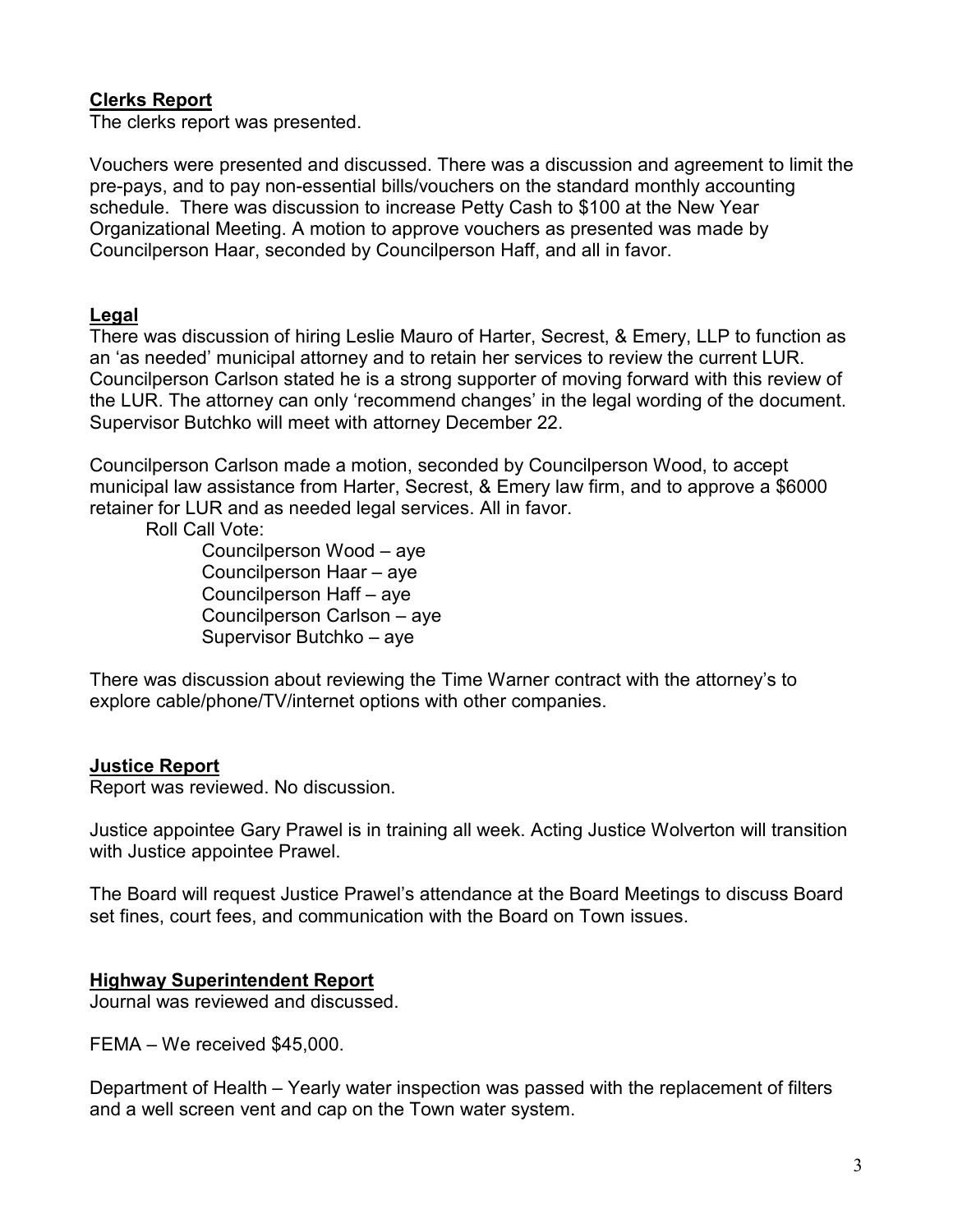Regarding the possible continued contaminated water, we will continue to look through the files for the single page contract that Attorney Hancock made with previous homeowners approximately 20-30 years ago.

The new rental people in McAfee's property have doubled the amount of the water use. Discussion of placing meters on each property to monitor use. Superintendent Bauer will investigate.

## **Property Assessor Report**

Discussion of 'real' values vs 'anomalous' values. Assessors deal with 'averages' when defining clusters of values. As an assessor the assessed value of a property must be able to be explained by the market place. Assessed values are somewhat market driven, but that is not the only answer.

Exemptions, for senior citizens and farms will go out at the first of the year. There have been some farmers that have missed these exemptions in the past, and they will be notified in the future.

## **Code & Zoning Officer**

Officer's report was reviewed and discussed.

There was a discussion of some unstable metal stairs on a lake front property on East Lake Road. This will be looked at.

## **Watershed**

KWIC Report reviewed. Request the number of septic inspections past dues again, and early past due and long past dues.

## **Planning Board**

Review of minutes as submitted.

## **Dog Control Officer**

No report.

Beth Kenyon to work on Town puppy mill legislation for future Board review.

## **History Group**

Review of report as submitted.

The volunteer party was a big success.